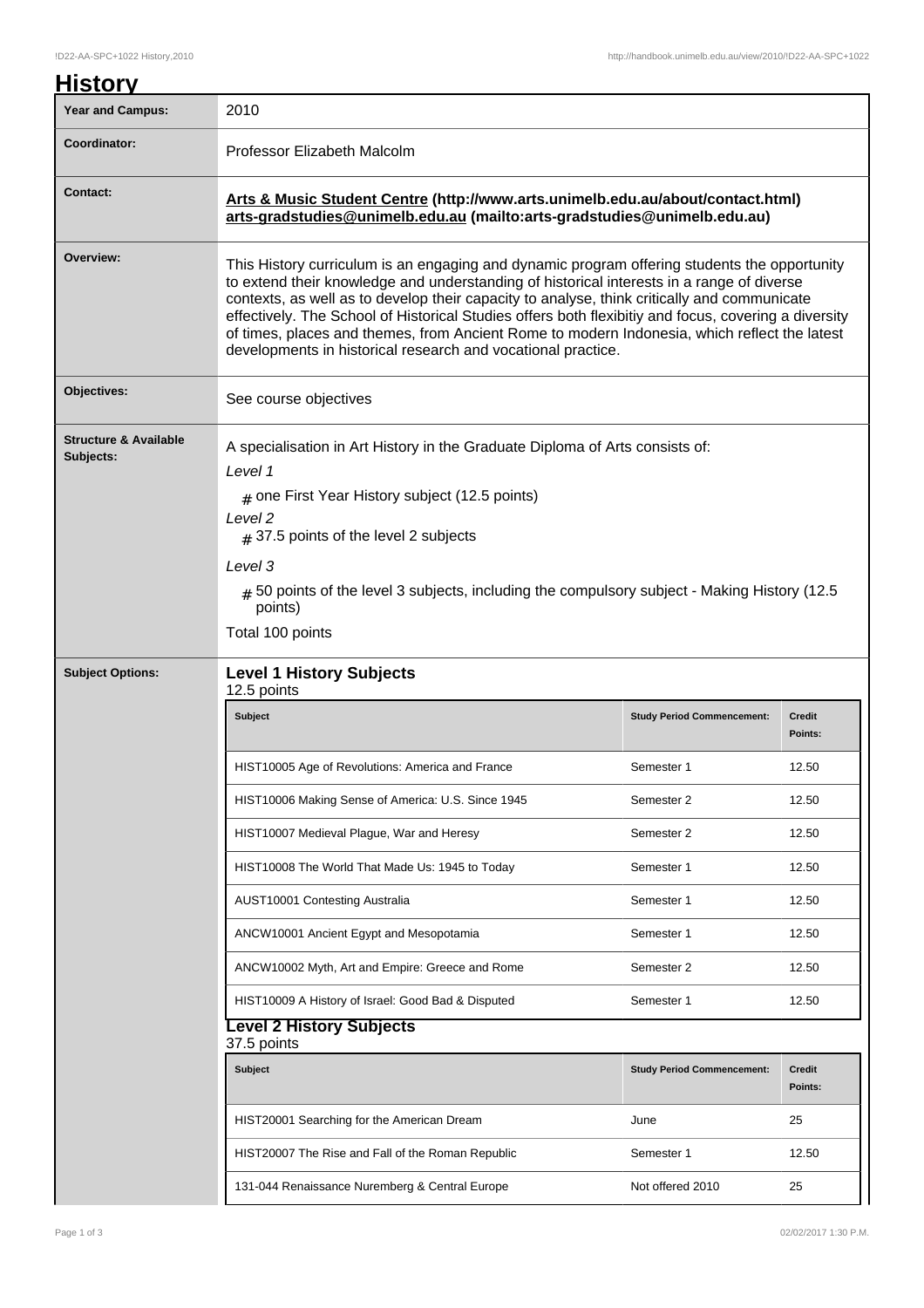|  | HIST20010 Great Empires of Islamic Civilisation    | Semester 2                        | 12.50                    |  |  |  |
|--|----------------------------------------------------|-----------------------------------|--------------------------|--|--|--|
|  | 131-051 Aboriginal Histories                       | Not offered 2010                  | 12.50                    |  |  |  |
|  | HIST20013 The Holocaust & Genocide                 | Semester 1                        | 12.50                    |  |  |  |
|  | HIST20019 The Graeco-Roman City in Antiquity       | January                           | 25                       |  |  |  |
|  | HIST20020 Asia, the Pacific & the West in History  | March                             | 12.50                    |  |  |  |
|  | HIST20034 Modern Southeast Asia                    | Semester 1                        | 12.50                    |  |  |  |
|  | HIST20035 Modern & Contemporary Ireland Since 1790 | Semester 2                        | 12.50                    |  |  |  |
|  | HIST20046 Controversies in Australian History      | March                             | 12.50                    |  |  |  |
|  | AUST20001 Australia and America                    | Semester 1, Semester 2            | 12.50                    |  |  |  |
|  | AUST20002 Exploring Central Australia              | Semester 2                        | 12.50                    |  |  |  |
|  | ANCW20008 Augustan Rome                            | Semester 2                        | 12.50                    |  |  |  |
|  | CHIN20007 Chinese Studies: Culture and Empire      | Semester 1                        | 12.50                    |  |  |  |
|  | HIST20059 U.S. History to 1941: Claiming Freedom   | Semester 2                        | 12.50                    |  |  |  |
|  | ANCW20003 Egypt Under the Pharaohs                 | Semester 1                        | 12.50                    |  |  |  |
|  | 131-276 Medieval and Renaissance Europe            | Not offered 2010                  | 12.50                    |  |  |  |
|  | HIST20060 Total War in Europe: World War Two       | Semester 2                        | 12.50                    |  |  |  |
|  | AUST20007 Australia Now                            | Semester 1, Semester 2            | 12.50                    |  |  |  |
|  | AUST20005 Migrant Nation: Culture and Identity     | Semester 1                        | 12.50                    |  |  |  |
|  | HIST20025 Witches and Witch Hunting in Europe      | Semester 1                        | 12.50                    |  |  |  |
|  | HIST20043 The USA & the World:Democracy and Empire | Semester 1                        | 12.50                    |  |  |  |
|  | HIST20063 Making the Global World: 1750-2001       | Semester 1                        | 12.50                    |  |  |  |
|  | HIST20064 The Russian Revolution 1890-1924         | Semester 2                        | 12.50                    |  |  |  |
|  | HIST20052 Venice and Cultures of Consumption       | January                           | 12.50                    |  |  |  |
|  | <b>History Level 3 Compulsory Subject</b>          |                                   |                          |  |  |  |
|  | <b>Subject</b>                                     | <b>Study Period Commencement:</b> | Credit<br>Points:        |  |  |  |
|  | HIST30060 Making History                           | Semester 2                        | 12.50                    |  |  |  |
|  | <b>Level 3 History Subjects</b>                    |                                   |                          |  |  |  |
|  | 37.5 points                                        |                                   |                          |  |  |  |
|  | <b>Subject</b>                                     | <b>Study Period Commencement:</b> | <b>Credit</b><br>Points: |  |  |  |
|  | HIST30001 Searching for the American Dream         | June                              | 25                       |  |  |  |
|  | HIST30006 The Renaissance in Italy                 | Semester 1                        | 12.50                    |  |  |  |
|  | HIST30007 Imperial Rome: Mediterranean Superpower  | Semester 2                        | 12.50                    |  |  |  |
|  | 671-377 Renaissance Nuremberg & Central Europe     | Not offered 2010                  | 25                       |  |  |  |
|  | HIST30010 Hitler's Germany                         | July                              | 12.50                    |  |  |  |
|  |                                                    |                                   |                          |  |  |  |